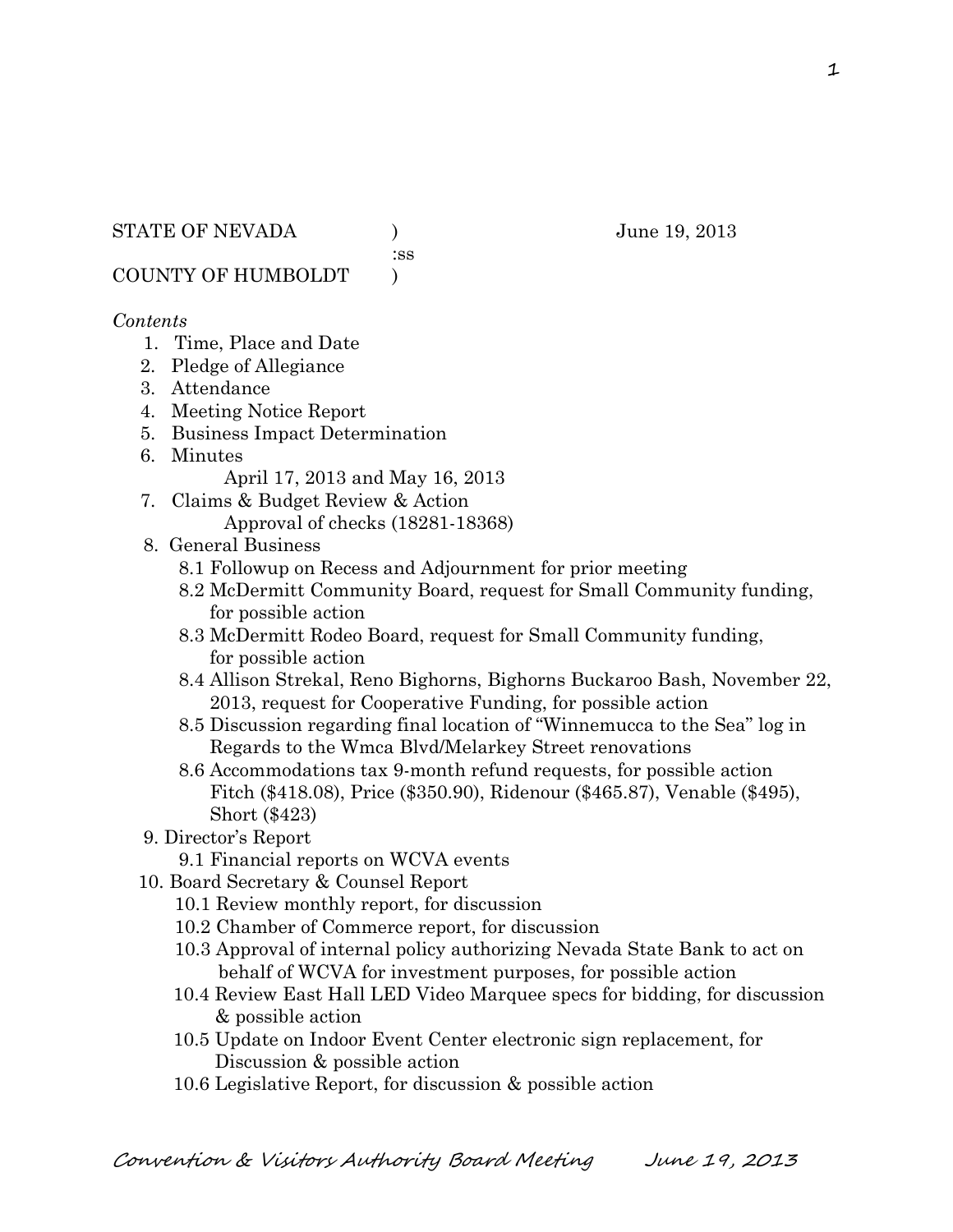#### 11. Board Administrator

- 11.1 May Financial reports
- 11.2 Approval to fund Nevada State Bank investment account, for possible action
- 11.3 Status of room tax audits, for possible action
- 11.4 Budget Augmentations and Transfers to FY 2013 WCVA Budget, for for possible action
- 11.5 Approval of Capital Improvement Plan, for possible action
- 12. Other Reports
- 13. Next Meeting Date
- 14. Adjournment

#### **MINUTES, JUNE 19, 2013**

**1. Time, Place and Date.** The Winnemucca Convention and Visitors Authority met in regular session in full conformity with the law at the Winnemucca Convention Center, West Hall, Winnemucca, Nevada at 4:00 pm on Wednesday, June 19, 2013 with Vice Chairman Rodd William Stowell presiding.

#### **2. Pledge of Allegiance.**

**3. Attendance.** *Convention and Visitors Authority Board Officials Present:* Terry Boyle Chairman and Hotel Representative Rodd William Stowell Vice Chairman and Business Representative Don Stoker Treasurer and Motel Representative Jim Billingsley City Representative Dan Cassinelli County Representative Bill Macdonald Secretary and Counsel Kendall Swensen Board Administrator

*Convention and Visitors Authority Board Officials Absent:* None

*Staff Members Present:* Kim Petersen Director Shelly Noble Administrative Clerk

*Staff Members Absent:* None

*Others Present:* Joyce Sheen Humboldt Sun Allison Strekal Reno Bighorns

 Chad Peters Wmca Century Club Dee Holzel Silver Pinyon Journal

Convention & Visitors Authority Board Meeting June 19, 2013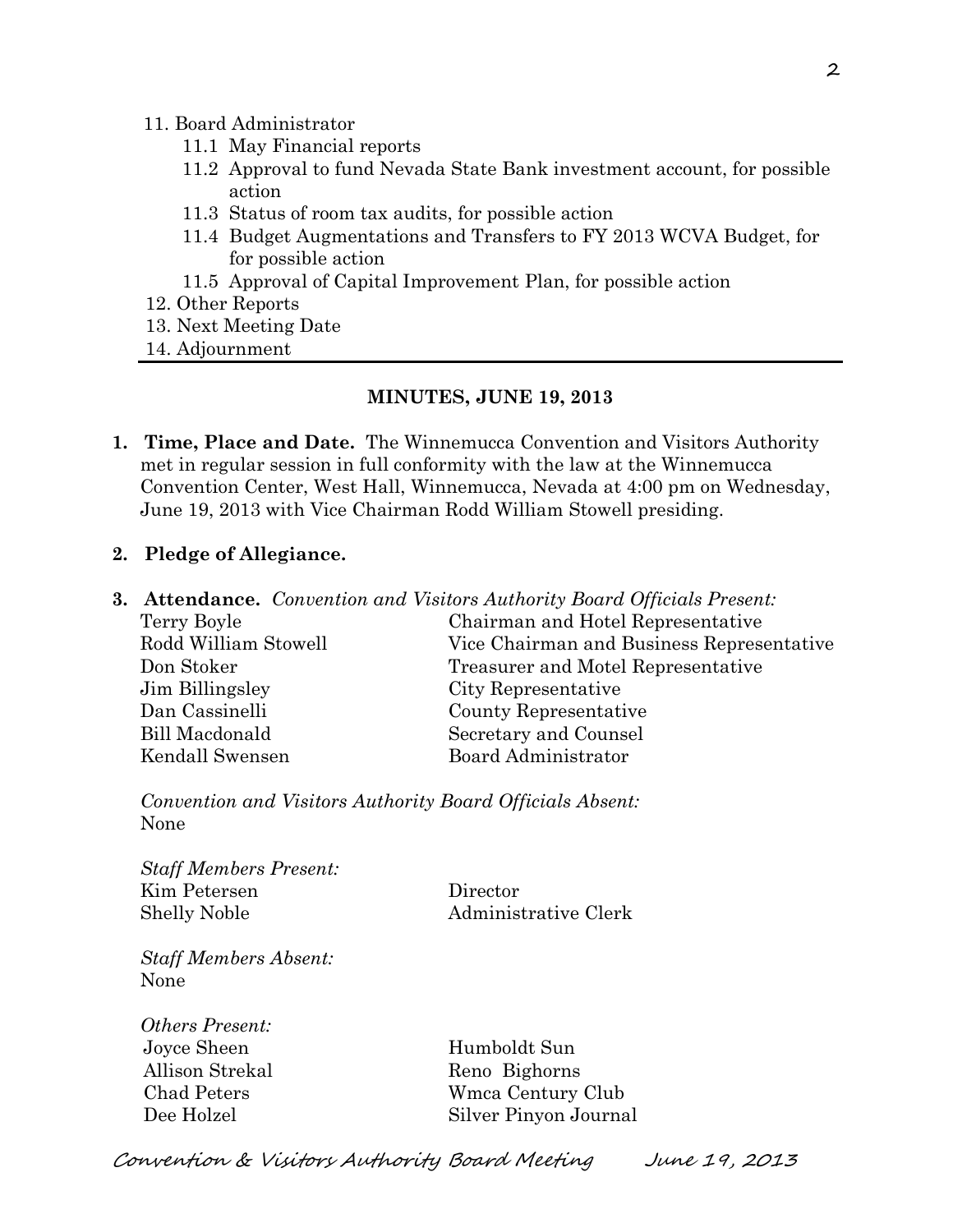#### **4. Meeting Notice Report.**

Vice Chairman Stowell reported that notice, including meeting agenda, was posted by Shelly Noble by 9:00 am Friday, June 14, 2013 at Humboldt County Library, Court House, Post Office, City Hall and Convention Center West Hall. No persons have requested mailed notice during the past six months.

**5. Business Impact Determination.** After review of the June 19, 2013 agenda, *Don Stoker made a motion that no proposed agenda item is likely to impose a direct and significant economic burden on a business or directly restrict formation, operation, or expansion of a business. The motion carried, 4-0.* 

### **6. Minutes.**

Prior meeting minutes of April 17, 2013.

*Don Stoker made a motion to accept the minutes of the April 17, 2013 meeting. Motion carried, 3-0. Jim Billingsley abstained since he was not present at this meeting.*

Prior meeting minutes of May 16, 2013.

*Don Stoker made a motion to accept the minutes of the May 16, 2013 meeting. Motion carried, 3-0. Dan Cassinelli abstained since he was not present at this meeting.*

Chairman Boyle arrived.

**7. Claims.** The following claims were submitted for payment and approved on June 19, 2013:

| <b>BANK ACCOUNT</b> | <b>CHECK NUMBERS</b> | AMOUNT       |
|---------------------|----------------------|--------------|
| Nevada State Bank   | 18281-18368          | \$274,915.26 |

*Don Stoker made a motion to approve all claims as submitted. The motion carried unanimously, 5-0.* 

# **8. General Business.**

**8.1 Followup on Recess and Adjournment of prior meeting**

 Last month's meeting time had been changed from 4 pm to 3 pm and the Agenda so stated. However, the times for the individual items had not been corrected to 3 from 4. The meeting was held as usual including the budget hearing at 3:05 pm, the time for which the Agenda still stated 4:05 pm. The time for Public Comment was still listed as 4:50 pm. The meeting was adjourned at 4:20 pm, but several of the board members stayed behind to see if any person showed up at 4:50 to make Public Comment on the budget or

3

Convention & Visitors Authority Board Meeting June 19, 2013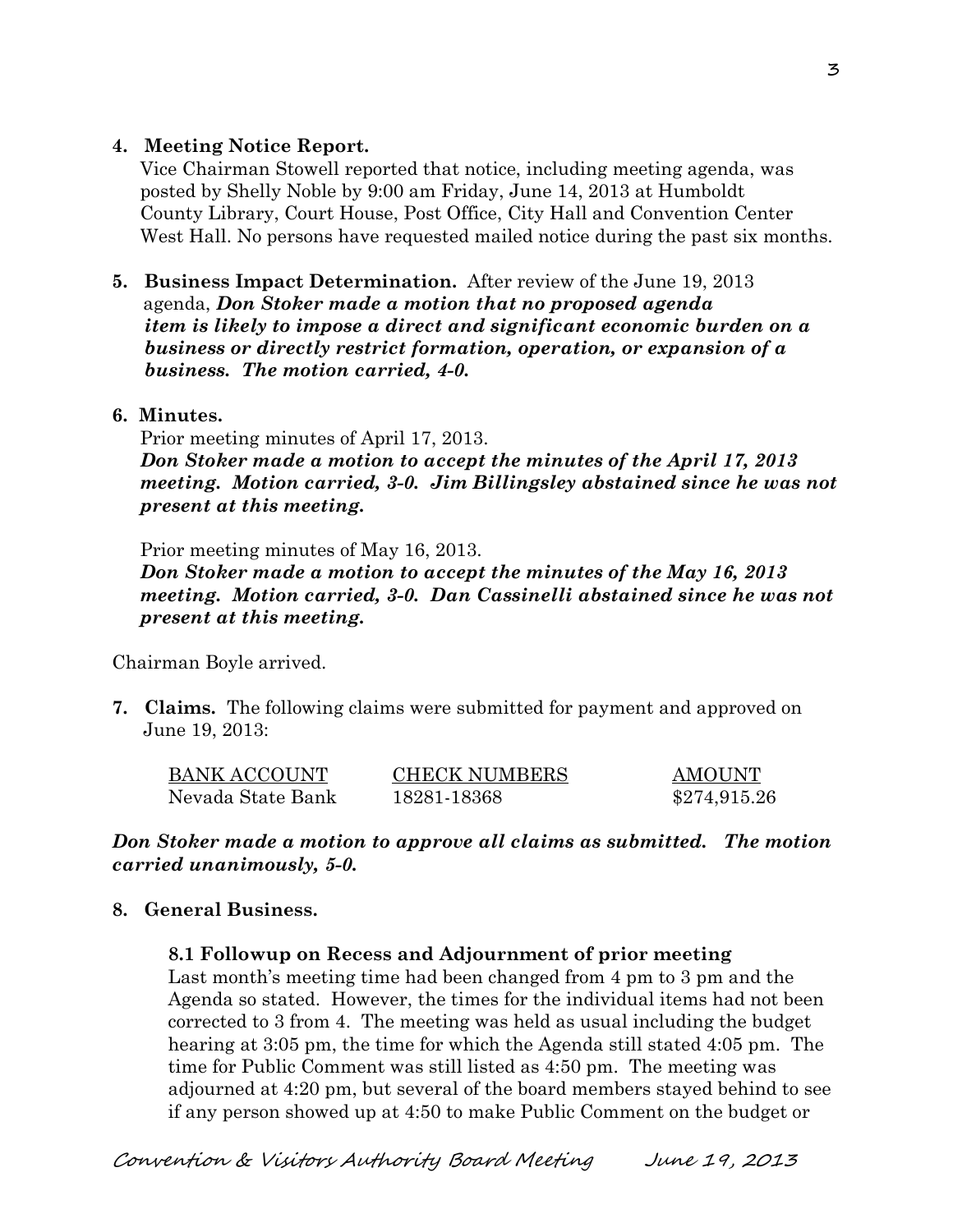otherwise, their intention being to reopen the meeting at that time if anyone showed. No person did show at that time and there was no reason to re-open the meeting.

### **8.2 McDermitt Community Board, request for Small Community Grant funding, for possible action**

The McDermitt Community Board is requesting \$642.97 of their annual Small Community Grant funds, which will be used for improvements to the sound system at the Community Hall. The McDermitt Community Board also approved the use of \$4,000 of their funds by the McDermitt Rodeo Board for improvements to the rodeo grounds. Bill Macdonald disclosed that he represents the Community Board in his capacity as an attorney. *Don Stoker made a motion approving Small Community Grant funding of \$642.97 to the McDermitt Community Board and \$4,000 of the Community Board's annual funding to the McDermitt Rodeo Board. Motion carried unanimously, 5-0.* 

**8.3 McDermitt Rodeo Board, request for Small Community Grant funding, for possible action** See item 8.2.

### **8.4 Allison Strekal, Reno Bighorns, Bighorns Buckaroo Bash, November 22, 2013, request for Cooperative Funding, for possible action**

Allison and Chad Peters are here today to request funding to bring this very popular event back to Winnemucca this fall. Last year this board approved a \$3,000 underwriting to the Winnemucca Century Club, who was organizing and sponsoring the event. Our participation, along with that of area mines, covered the necessary expenses and Century Club was able to re-pay the underwriting. Ticket sales went to Century Club who spent it on equipment for the Lowry Athletic Department. This year the Reno Bighorns organization is requesting a \$6,000 grant and a \$6,000 underwriting. This is basically the entire event budget. After some discussion, the board agreed that while this was a very worthwhile event for the community, it is not something that they felt should be funded solely by the WCVA as it has a minimal impact on motel room rentals. *Don Stoker made a motion approving a \$1,000 grant and a \$3,000 underwriting to the Reno Bighorns in support of the Bighorns Buckaroo Bash in November 2013. Motion carried unanimously, 5-0.* 

### **8.5 Discussion regarding final location of "Winnemucca to the Sea" log in regards to the Wmca Blvd/Melarkey Street renovations**

Mr. Stoker asked that this item be included on this month's agenda as he has been in discussions with City Manager Steve West on the plans for this local landmark. Don feels that the log should be left in its current location as it is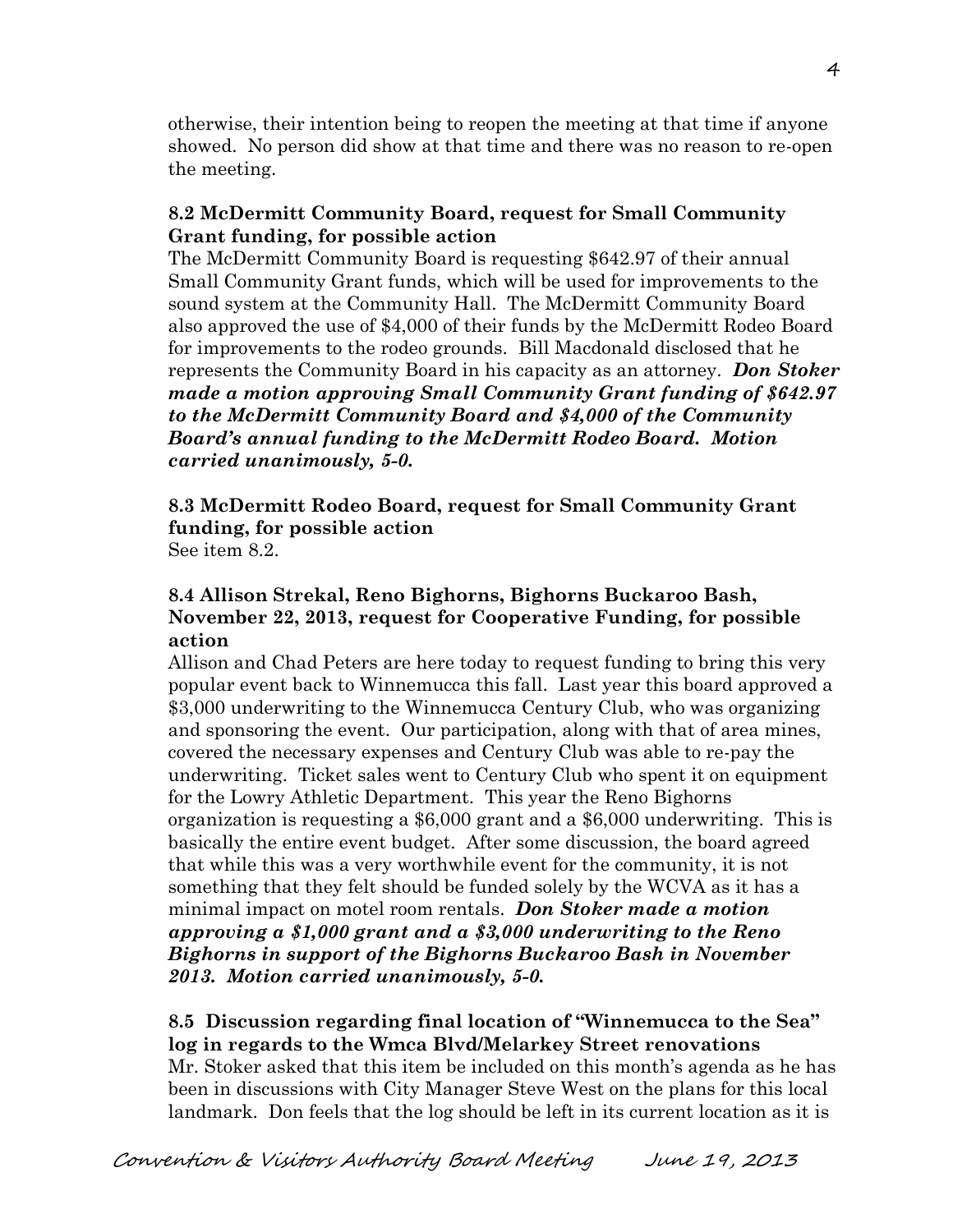symbolic of the hard work by many individuals in the 1950s and 60s to get a highway from Winnemucca to the Pacific Ocean. Once the highway was completed this portion of a giant log was donated to the City of Winnemucca by Crescent City, Oregon. Since this intersection is a "hub" in Winnemucca, this log is a local landmark and is in many, many photographs taken by visitors and locals alike. Don would like the opinions of board members to take to further talks with Mr. West since we are partners with the city and county on the intersection improvements and current plans call for the log to be moved to the corner across the street. Most board members felt that whether the log remained in its current location or was moved across the street, it made no difference and would still welcome visitors to Winnemucca. Mr. Billingsley thought that the history of the log and the highway to the sea could be better highlighted if it was moved across the street where there would be more room for such a display. Mr. Stowell was concerned that after so many years just moving the log could damage it. Don will keep this board informed on what is ultimately decided on the log's location.

### **8.6 Accommodations tax 9-month refund requests, for possible action, Fitch (\$418.08), Price (\$350.90), Ridenour (\$465.87), Venable (\$495), Short (\$423)**

*Terry Boyle made a motion to approve the accommodation tax 9-month refund requests for Alexander Fitch (\$418.08), Kimberley Price (\$350.90), Danny Ridenour (\$465.87), James Venable (\$495), Richard Short (\$423). Motion carried, 5-0.* 

**9. Director's Report.**

#### **9.1 Financial reports on WCVA events**

Bank reconciliations for the Tri-County Fair and Ranch Hand Rodeo were included in the board packets for review.

#### **10. Secretary and Counsel, Monthly report.**

**10.1 Review monthly report, for discussion** No report.

**10.2 Chamber of Commerce report, for discussion** No report.

**10.3 Approval of internal policy authorizing Nevada State Bank to act on behalf of WCVA for investment purposes, for possible action** This policy has not been prepared yet. Kendall and Bill will meet to discuss this further.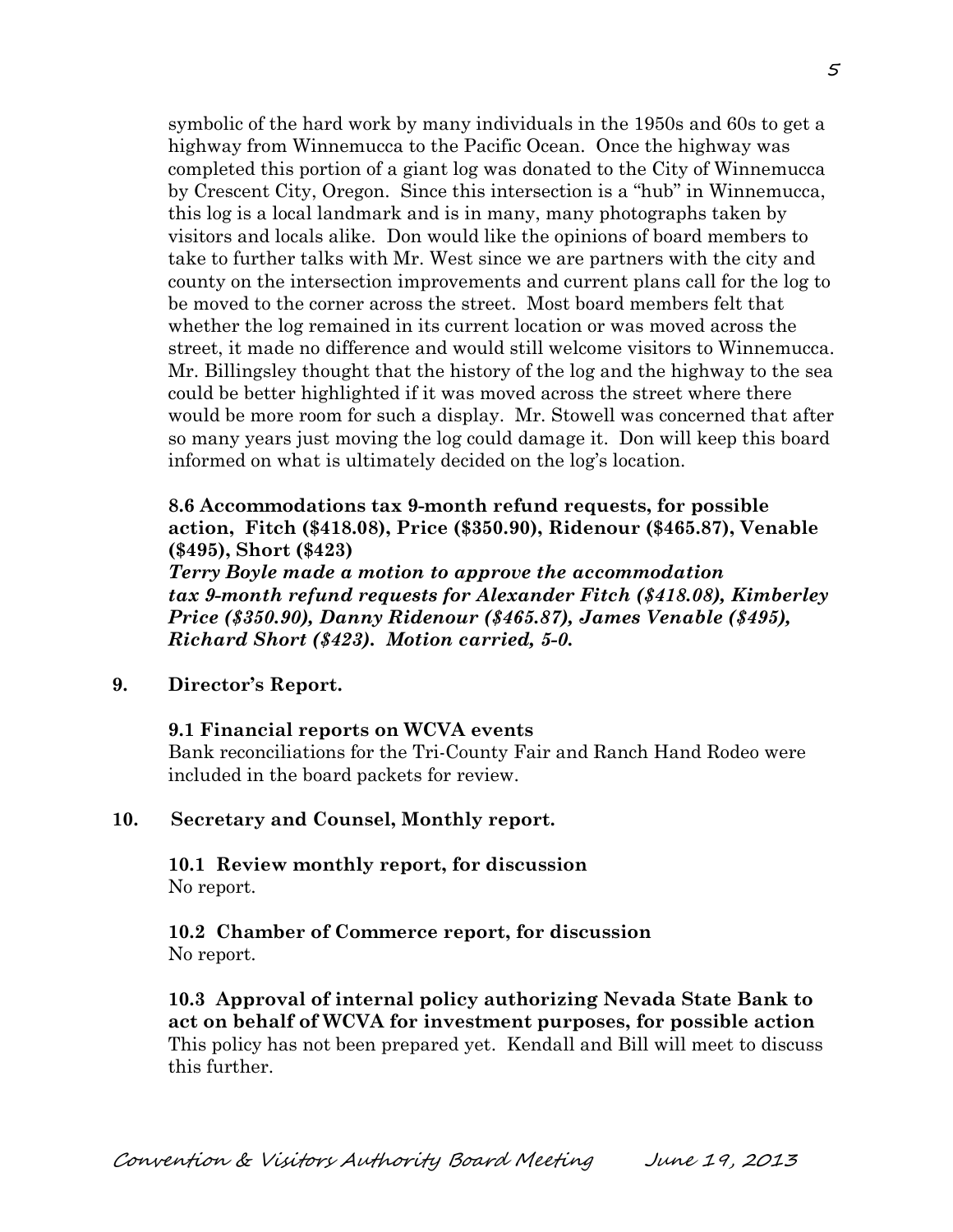### **10.4 Review of East Hall LED Video Marquee specs for bidding, for discussion & possible action**

Bill had some information that he had planned on bringing before this board but due to some computer issues, he was not able to retrieve these documents. He will bring them to next month's meeting.

# **10.5 Update on Indoor Event Center electronic sign replacement, for discussion & possible action**

No report.

#### **10.6 Legislative Report, for discussion & possible action**

There are several amendments on the Open Meeting Law and Ethics that Bill is reviewing and will bring to this board at a later date. One legislative item out of the last session that he is looking at is an issue with AB 257 which may influence the incentives offered by the utility companies as they make the offers on installation of solar panels at no cost to entities like ours. Basically, it involves avoiding the prevailing wage laws by taking advantage of the incentives. Since we have applied to be part of a solar panel program, this may impact our being able to take advantage of the program should we be selected to participate. Bill will bring more information to this board at a future meeting.

#### **11. Board Administrator.**

# **11.1 May Financial Reports, for discussion**

Room taxes continue to be strong.

# **11.2 Approval to fund Nevada State Bank investment account, for possible action**

No report.

#### **11.3 Status of room tax audits, for possible action** No report.

### **11.4 Budget Augmentations and Transfers to FY 2013 WCVA Budget, for possible action**

Now that we are almost to our fiscal year's end and have data showing actual revenue and expenses, Kendall has prepared a spreadsheet with augmentations, in the amount of \$150,000, and transfers, in the amount of \$20,000, necessary for this year's budget. *Jim Billingsley made a motion to accept the draft resolution as prepared by Kendall Swensen for the augmentations and transfers to the WCVA FY 2013 budget as outlined above. Motion carried unanimously, 5-0.*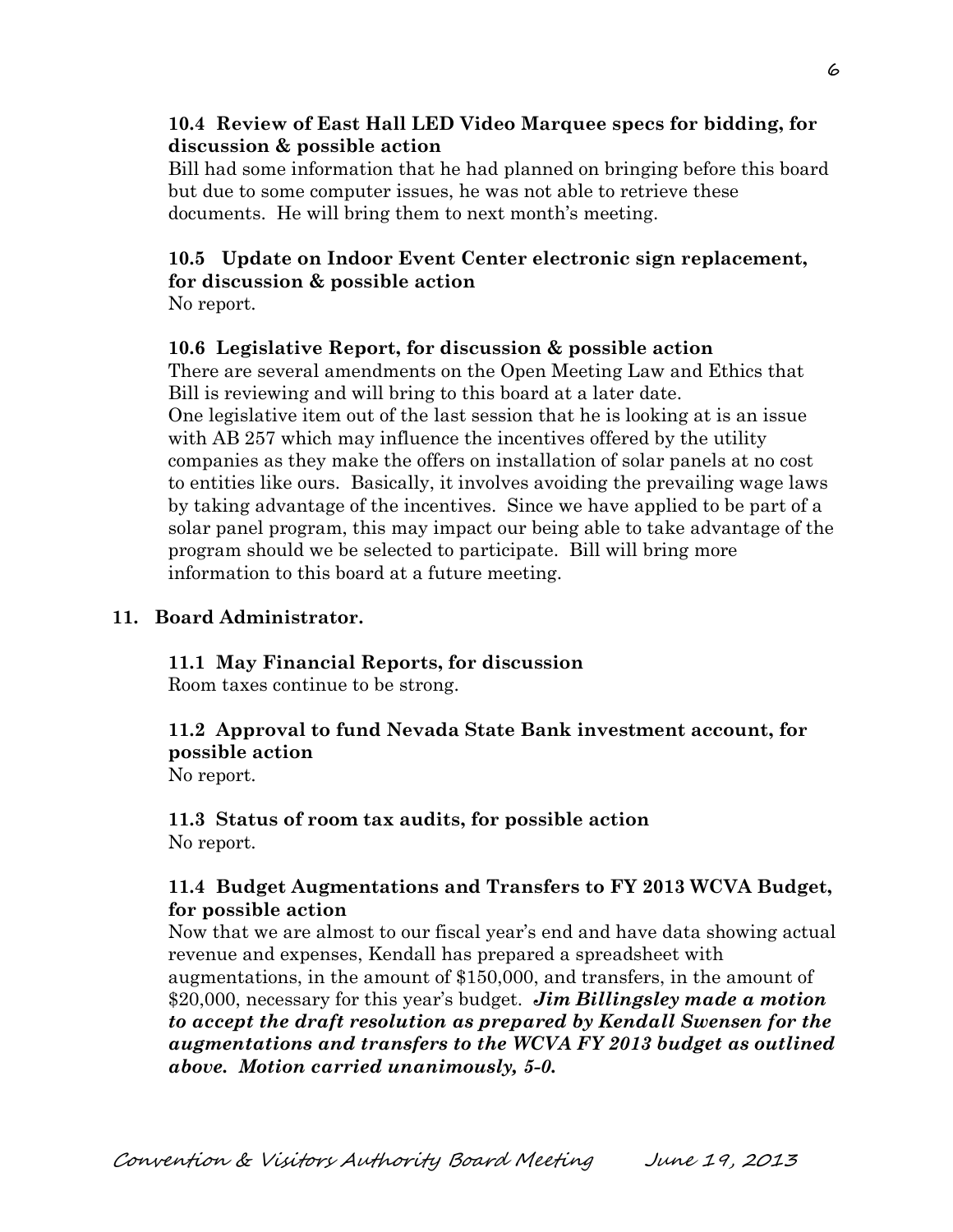# **11.5 Approval of Capital Improvement Plan, for possible action**

No report. This item needs to be submitted to the state by August  $1<sup>st</sup>$  so Kendall will work on it with Kim and present it at the next meeting.

### **12. Other Business.**

### **12.1 Tri-County Fair concert**

Ticket sales for the Clay Walker concert are slow, but steady. Kim feels the sales will get stronger as the event gets closer and we do additional advertising.

# **13. Regular Business. Next Meeting. The Board confirmed the next regular meeting date of Wednesday, July 17, 2013, 4:00 pm.**

**14. Adjourn.** *Don Stoker made a motion to adjourn this meeting. Motion carried, 5-0.* The meeting was adjourned at 5:20 pm to the next regular meeting, or to the earlier call of the Chairman or to the call of any three (3) members of the Board on three (3) working days notice.

Respectfully submitted,

Shelly Noble

APPROVED ON  $.2013$ 

As written

As corrected Winnemucca Convention & Visitors Authority Board

Convention & Visitors Authority Board Meeting June 19, 2013